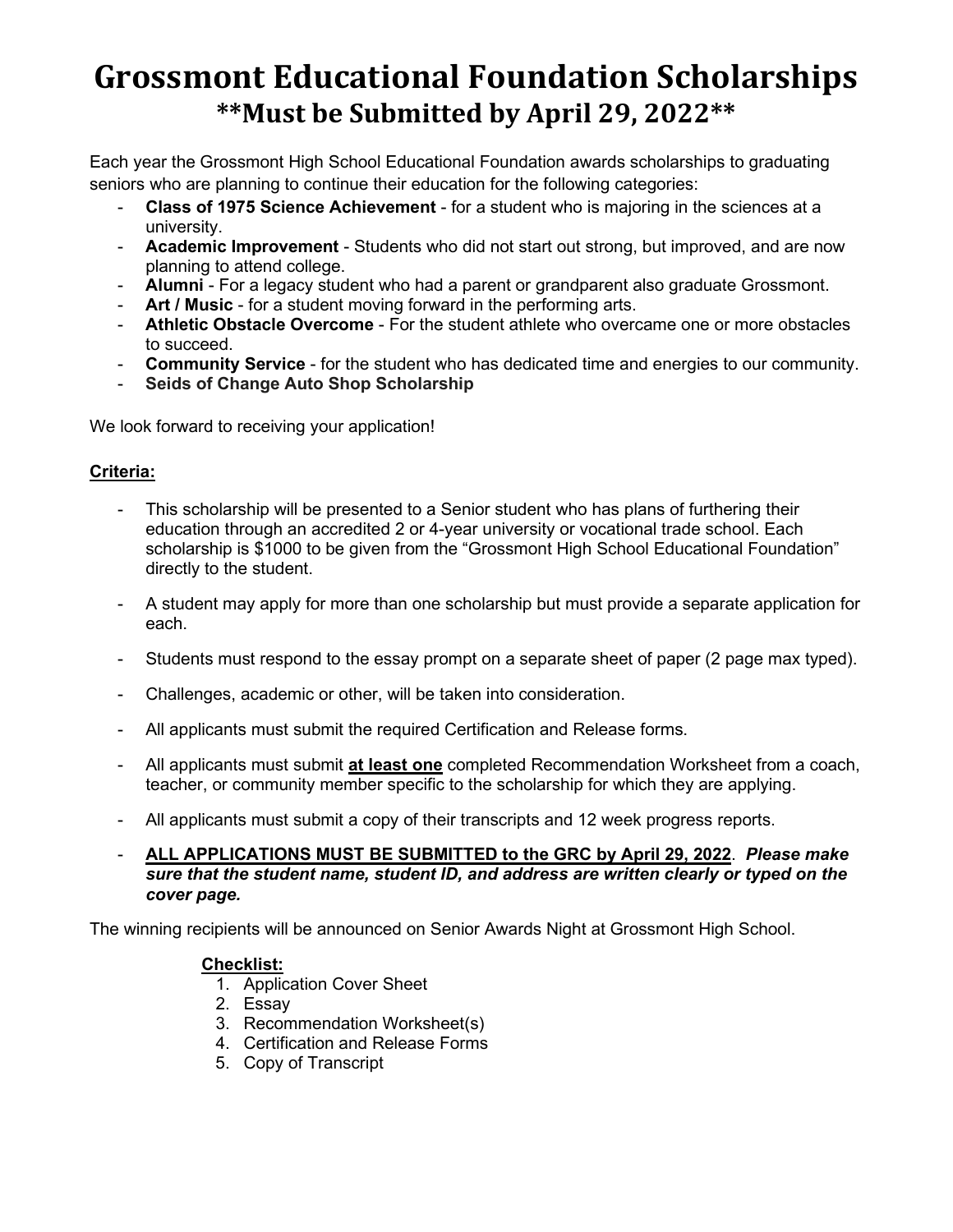## **Grossmont Educational Foundation Scholarships Application Cover Sheet**

First Name \_\_\_\_\_\_\_\_\_\_\_\_\_\_\_\_\_\_\_\_\_\_\_\_\_\_\_\_\_\_\_\_\_\_\_\_\_\_\_\_\_\_\_\_\_\_\_\_\_\_\_\_\_\_\_\_\_\_\_\_\_\_\_\_\_\_ Middle Initial **Example 20** Last Name **Last 20 Last 20 Last 20 Last 20 Last 20 Last 20 Last 20 Last 20 Last 20 Last 20 Last 20 Last 20 Last 20 Last 20 Last 20 Last 20 Last 20 Last 20 Last 20 Last 20 Last 20 Last 20 Last 20** Street Address \_\_\_\_\_\_\_\_\_\_\_\_\_\_\_\_\_\_\_\_\_\_\_\_\_\_\_\_\_\_\_\_\_\_\_\_\_\_\_\_\_\_\_\_\_\_\_\_\_\_\_\_\_\_\_\_\_\_\_\_\_\_\_ City/State/Zip Code \_\_\_\_\_\_\_\_\_\_\_\_\_\_\_\_\_\_\_\_\_\_\_\_\_\_\_\_\_\_\_\_\_\_\_\_\_\_\_\_\_\_\_\_\_\_\_\_\_\_\_\_\_\_\_\_\_\_\_ Cell Phone **E-mail Address E-mail Address E-mail Address E-mail Address E-mail Address E-mail Address E-mail Address E-mail Address E-mail Address E-mail Address E-mail Address E-mail Address E-mail** Date of Birth \_\_\_\_\_\_\_\_\_\_\_\_\_\_\_\_\_\_\_\_\_\_\_\_\_\_\_\_\_\_\_\_\_\_\_\_\_\_\_\_\_\_\_\_\_\_\_\_\_\_\_\_\_\_\_\_\_\_\_\_\_\_\_\_\_ Parent/Guardian(s) Name(s)  $\blacksquare$ High School G.P.A. **Example 20** Class Ranking **Class And Class Ranking** 20 AM College or Universities attending or considering in 2018-2019 \_\_\_\_\_\_\_\_\_\_\_\_\_\_\_\_\_\_ \_\_\_\_\_\_\_\_\_\_\_\_\_\_\_\_\_\_\_\_\_\_\_\_\_\_\_\_\_\_\_\_\_\_\_\_\_\_\_\_\_\_\_\_\_\_\_\_\_\_\_\_\_\_\_\_\_\_\_\_\_\_\_\_\_\_\_\_\_\_\_\_\_\_\_\_ Tentative College Major \_\_\_\_\_\_\_\_\_\_\_\_\_\_\_\_\_\_\_\_\_\_\_\_\_\_\_\_\_\_\_\_\_\_\_\_\_\_\_\_\_\_\_\_\_\_\_\_\_\_\_\_\_\_\_\_\_

#### **Please put an X next to the Scholarship Category you are applying for:**

Alumni: For the student who had parents or grandparents graduate from Grossmont.

\_\_\_ **Academic Improvement:** For the student who demonstrated continued improvement throughout high school career.

\_\_\_ **Art/Music:** For the student inclined toward the arts and wants to pursue those talents. Please provide a sample of your work: ART or CD. Please clearly label if you would like it returned.

Athletic Challenge Overcome: For the student who has participated in one or more sports on campus during four years and has specifically overcome obstacles or challenges. Must be able to articulate how you overcame obstacle or challenge and led to improvement in that sport. Please provide sport(s) played and month and year. Use another sheet if needed.

| Sport(s) played: | Years: |
|------------------|--------|
| Sport(s) played: | Years: |
| Sport(s) played: | Years: |
| Sport(s) played: | Years: |

\_\_\_ **Community Service:** For the student involved in service to the community **outside** of school such as Grossmont Hospital, Boys and Girls Club, Church, Animal Rescue, etc. Please do not include any hours completed through school group. Include a list of places volunteered, address, contact person, phone number, years(s), hours.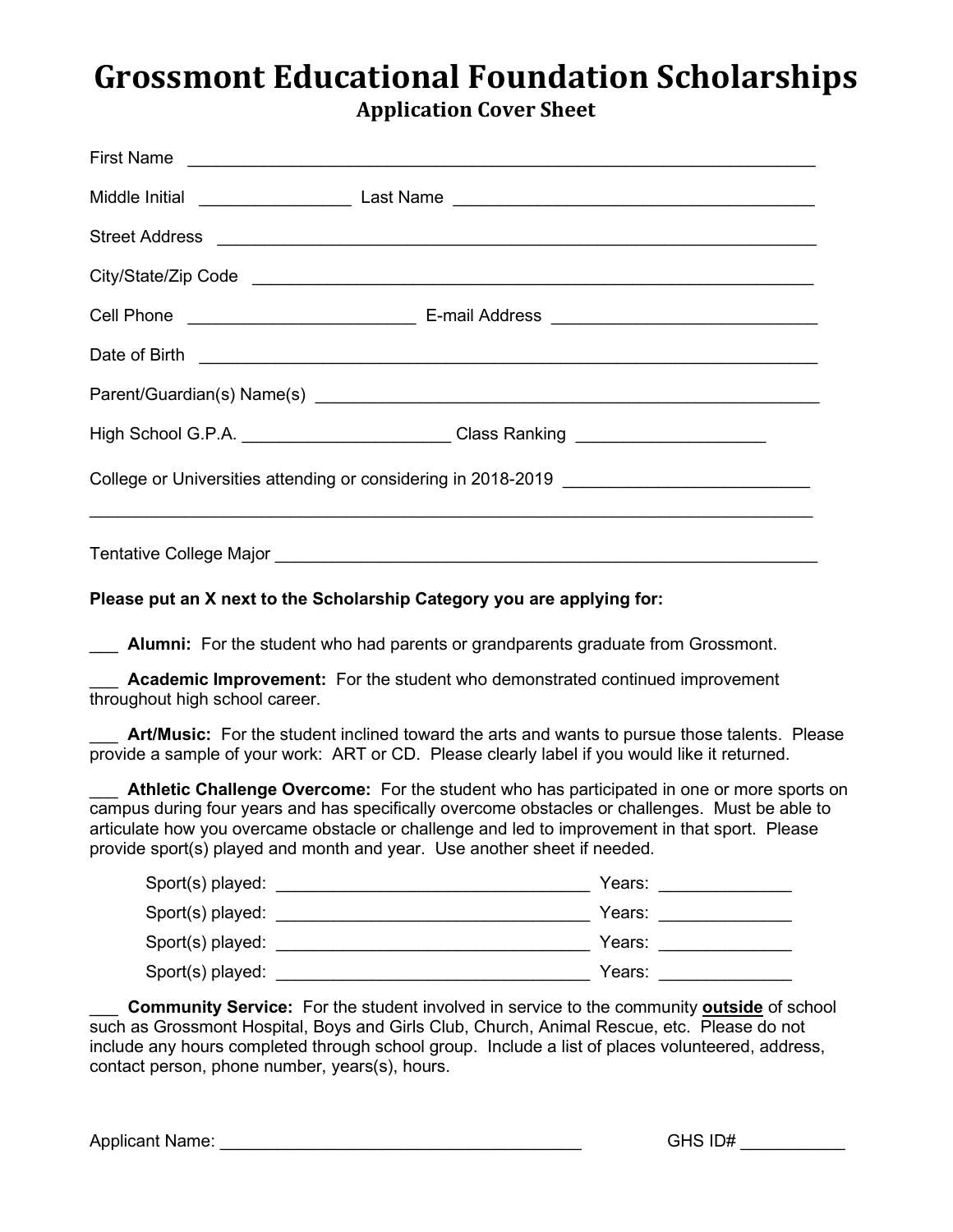**Class of 1975 Science:** For the student who is majoring in the sciences at a university. Please answer the following questions:

- What discipline in science are you majoring in?
- Who inspired you to select Science as your major and why?

#### \_\_\_\_\_**Seids of Change Auto Shop Scholarship**

- What have you learned from being enrolled in GHS auto shop?
- What goals do you have after high school and how will the scholarship help you pursue your goals?

# **Grossmont Educational Foundation Scholarships**

### **\*\*All students must fill out applicable areas\*\***

(Use another sheet if necessary)

\_\_\_\_\_\_\_\_\_\_\_\_\_\_\_\_\_\_\_\_\_\_\_\_\_\_\_\_\_\_\_\_\_\_\_\_\_\_\_\_\_\_\_\_\_\_\_\_\_\_\_\_\_\_\_\_\_\_\_\_\_\_\_\_\_\_\_\_\_\_\_\_\_\_\_\_\_\_\_\_\_  $\_$  , and the set of the set of the set of the set of the set of the set of the set of the set of the set of the set of the set of the set of the set of the set of the set of the set of the set of the set of the set of th \_\_\_\_\_\_\_\_\_\_\_\_\_\_\_\_\_\_\_\_\_\_\_\_\_\_\_\_\_\_\_\_\_\_\_\_\_\_\_\_\_\_\_\_\_\_\_\_\_\_\_\_\_\_\_\_\_\_\_\_\_\_\_\_\_\_\_\_\_\_\_\_\_\_\_\_\_\_\_\_\_ \_\_\_\_\_\_\_\_\_\_\_\_\_\_\_\_\_\_\_\_\_\_\_\_\_\_\_\_\_\_\_\_\_\_\_\_\_\_\_\_\_\_\_\_\_\_\_\_\_\_\_\_\_\_\_\_\_\_\_\_\_\_\_\_\_\_\_\_\_\_\_\_\_\_\_\_\_\_\_\_\_

 $\_$  , and the set of the set of the set of the set of the set of the set of the set of the set of the set of the set of the set of the set of the set of the set of the set of the set of the set of the set of the set of th \_\_\_\_\_\_\_\_\_\_\_\_\_\_\_\_\_\_\_\_\_\_\_\_\_\_\_\_\_\_\_\_\_\_\_\_\_\_\_\_\_\_\_\_\_\_\_\_\_\_\_\_\_\_\_\_\_\_\_\_\_\_\_\_\_\_\_\_\_\_\_\_\_\_\_\_\_\_\_\_\_  $\_$  , and the set of the set of the set of the set of the set of the set of the set of the set of the set of the set of the set of the set of the set of the set of the set of the set of the set of the set of the set of th  $\_$  , and the set of the set of the set of the set of the set of the set of the set of the set of the set of the set of the set of the set of the set of the set of the set of the set of the set of the set of the set of th

 $\_$  , and the set of the set of the set of the set of the set of the set of the set of the set of the set of the set of the set of the set of the set of the set of the set of the set of the set of the set of the set of th  $\_$  , and the set of the set of the set of the set of the set of the set of the set of the set of the set of the set of the set of the set of the set of the set of the set of the set of the set of the set of the set of th \_\_\_\_\_\_\_\_\_\_\_\_\_\_\_\_\_\_\_\_\_\_\_\_\_\_\_\_\_\_\_\_\_\_\_\_\_\_\_\_\_\_\_\_\_\_\_\_\_\_\_\_\_\_\_\_\_\_\_\_\_\_\_\_\_\_\_\_\_\_\_\_\_\_\_\_\_\_\_\_\_  $\_$  , and the set of the set of the set of the set of the set of the set of the set of the set of the set of the set of the set of the set of the set of the set of the set of the set of the set of the set of the set of th

 $\_$  , and the set of the set of the set of the set of the set of the set of the set of the set of the set of the set of the set of the set of the set of the set of the set of the set of the set of the set of the set of th \_\_\_\_\_\_\_\_\_\_\_\_\_\_\_\_\_\_\_\_\_\_\_\_\_\_\_\_\_\_\_\_\_\_\_\_\_\_\_\_\_\_\_\_\_\_\_\_\_\_\_\_\_\_\_\_\_\_\_\_\_\_\_\_\_\_\_\_\_\_\_\_\_\_\_\_\_\_\_\_\_

#### **Extra Curricular and School Activities (sports, music, clubs, etc)**

List activity, year, positions of leadership held, awards, etc.

**Community Activities (volunteer work, religious, scout, etc.)**

List activity, year, positions of leadership held, awards, etc.

#### **Employment**

List place(s) of employment, year(s), position held, hours per week.

#### **Academic Achievements and Honors**

Applicant Name: \_\_\_\_\_\_\_\_\_\_\_\_\_\_\_\_\_\_\_\_\_\_\_\_\_\_\_\_\_\_\_\_\_\_\_\_\_\_ GHS ID# \_\_\_\_\_\_\_\_\_\_\_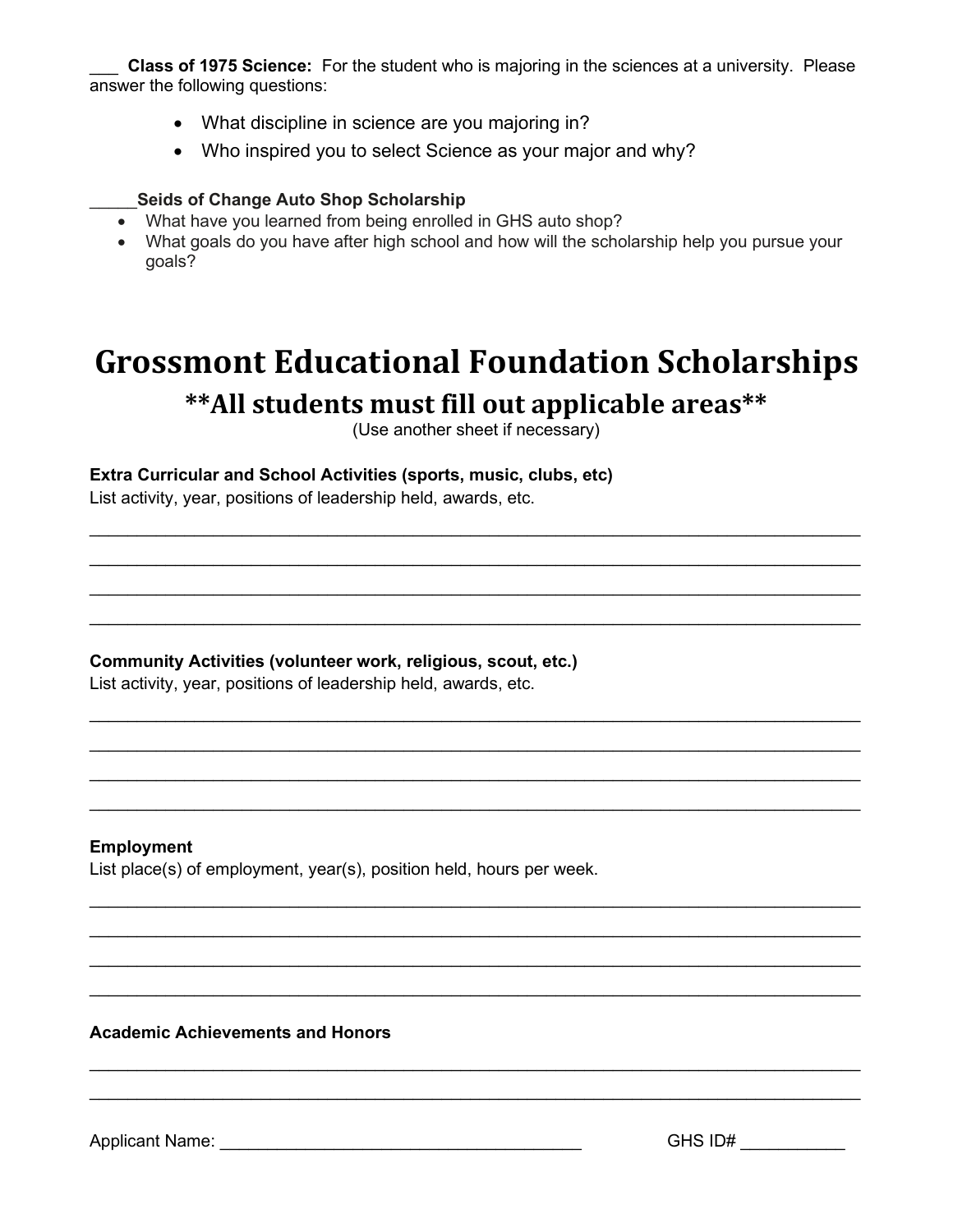#### **Essay**

Please write a 1-2 page double spaced typed essay describing why you should be considered for this scholarship. Include information about any obstacles you have overcome or extenuating circumstances that set you apart and how they helped you develop into the person you are today. Attach essay separately. Please make sure your name and Student ID # are clearly marked on all pages.

 $\_$  , and the set of the set of the set of the set of the set of the set of the set of the set of the set of the set of the set of the set of the set of the set of the set of the set of the set of the set of the set of th \_\_\_\_\_\_\_\_\_\_\_\_\_\_\_\_\_\_\_\_\_\_\_\_\_\_\_\_\_\_\_\_\_\_\_\_\_\_\_\_\_\_\_\_\_\_\_\_\_\_\_\_\_\_\_\_\_\_\_\_\_\_\_\_\_\_\_\_\_\_\_\_\_\_\_\_\_\_\_\_\_

#### **Additional Essay**

\_\_\_ **Class of 1975 Science:** For the student who is majoring in the sciences at a university. Please answer the following questions:

- What discipline in science are you majoring in?
- Who inspired you to select Science as your major and why?

#### **Additional Essay**

#### \_\_\_\_\_**Seids of Change Auto Shop Scholarship**

- What have you learned from being enrolled in GHS auto shop?
- What goals do you have after high school and how will the scholarship help you pursue your goals?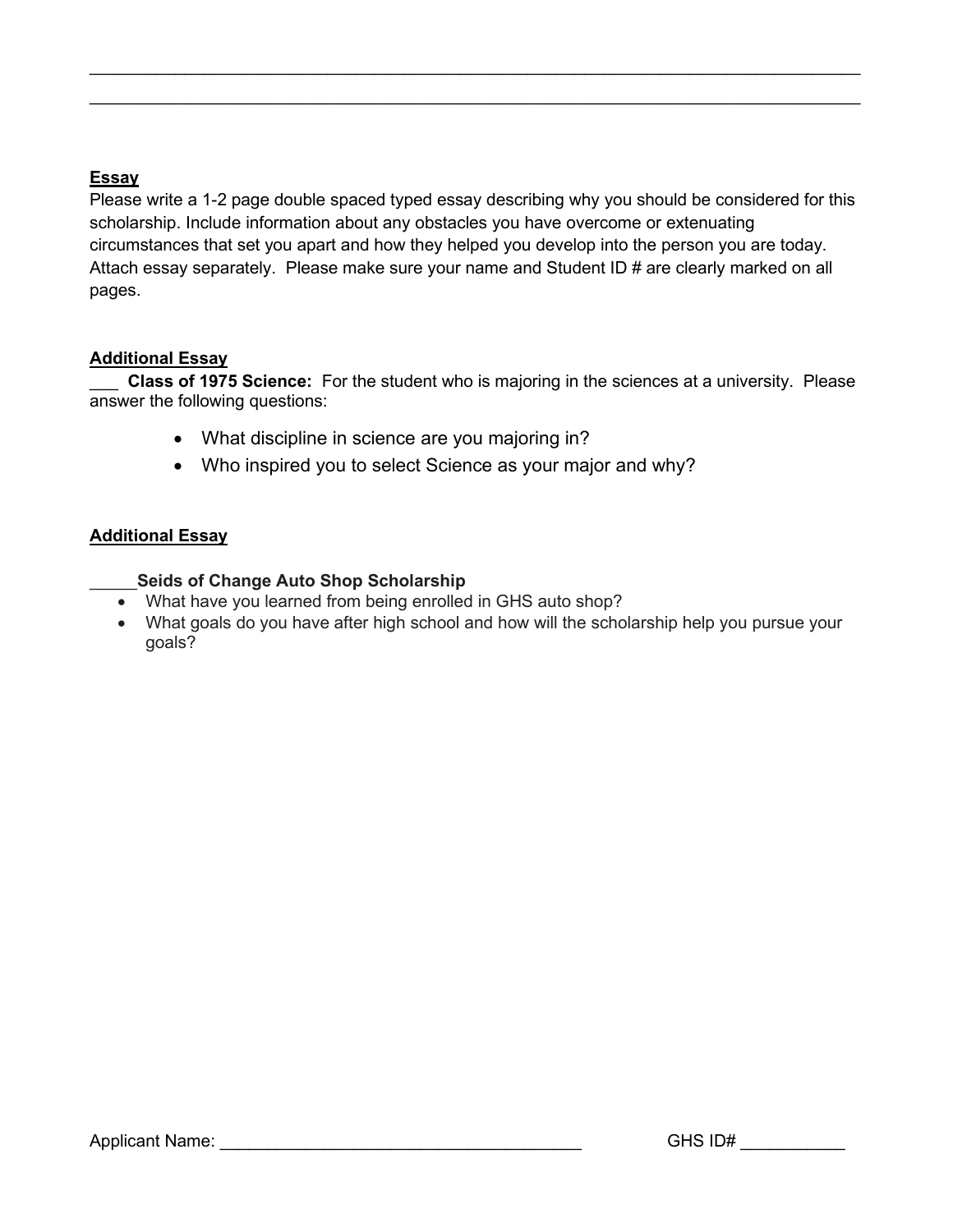# **Grossmont Educational Foundation Scholarships**

#### **Recommendation Worksheet**

Please ask an adult who knows you to complete this form. \*This adult must not be in your family but may include a teacher, counselor, coach, pastor, mentor, supervisor, co-worker, etc.

| Reference name:                                                                    |                                                                                                                       |  |  |  |
|------------------------------------------------------------------------------------|-----------------------------------------------------------------------------------------------------------------------|--|--|--|
|                                                                                    |                                                                                                                       |  |  |  |
| What is your relationship to the applicant (work, personal, etc.)? Please explain. |                                                                                                                       |  |  |  |
|                                                                                    | What personal obstacles have you seen this applicant overcome with a positive attitude?                               |  |  |  |
|                                                                                    | Do you feel that the applicant is a good candidate for a successful college career? Please explain.                   |  |  |  |
| Other comments about the applicant:                                                |                                                                                                                       |  |  |  |
| Please list your contact information below:                                        |                                                                                                                       |  |  |  |
| <b>Street address</b><br>City, State, Zip                                          | <u> 1989 - Johann Stoff, deutscher Stoffen und der Stoffen und der Stoffen und der Stoffen und der Stoffen und de</u> |  |  |  |
| Telephone<br><u> 1989 - Johann Barbara, martin amerikan basar da</u>               |                                                                                                                       |  |  |  |
|                                                                                    |                                                                                                                       |  |  |  |
|                                                                                    |                                                                                                                       |  |  |  |
|                                                                                    |                                                                                                                       |  |  |  |